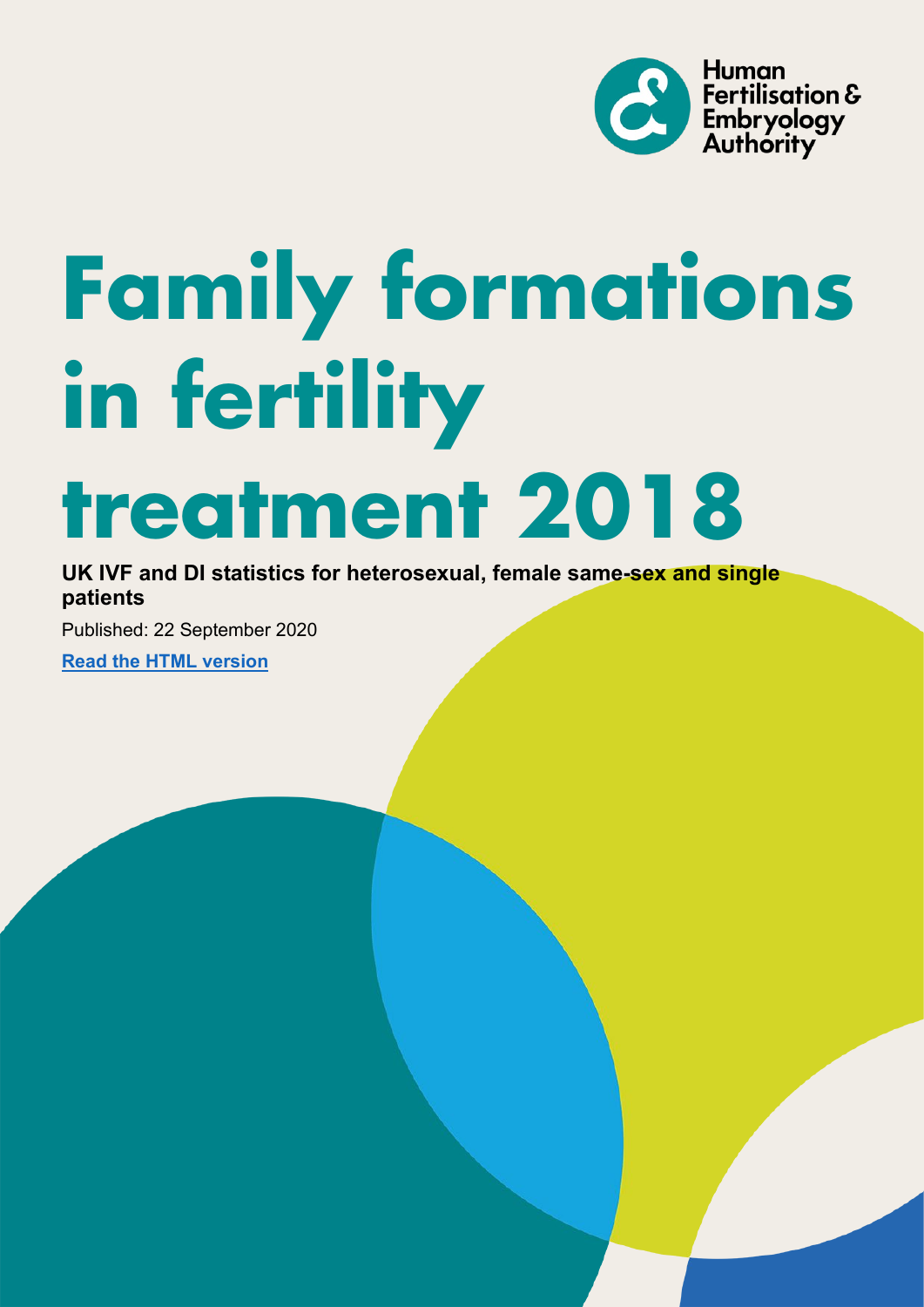## **Contents**

| 1. IVF increasingly used over DI for single patients and patients in female same-sex      |
|-------------------------------------------------------------------------------------------|
| 2. IVF birth rates increased most for patients in female same-sex relationship as average |
|                                                                                           |
|                                                                                           |
| 5. NHS-funded cycles were more common for patients in heterosexual relationships8         |
| 6. Patients in female same-sex relationships used cost-reducing egg share programme at    |
|                                                                                           |
|                                                                                           |
|                                                                                           |
|                                                                                           |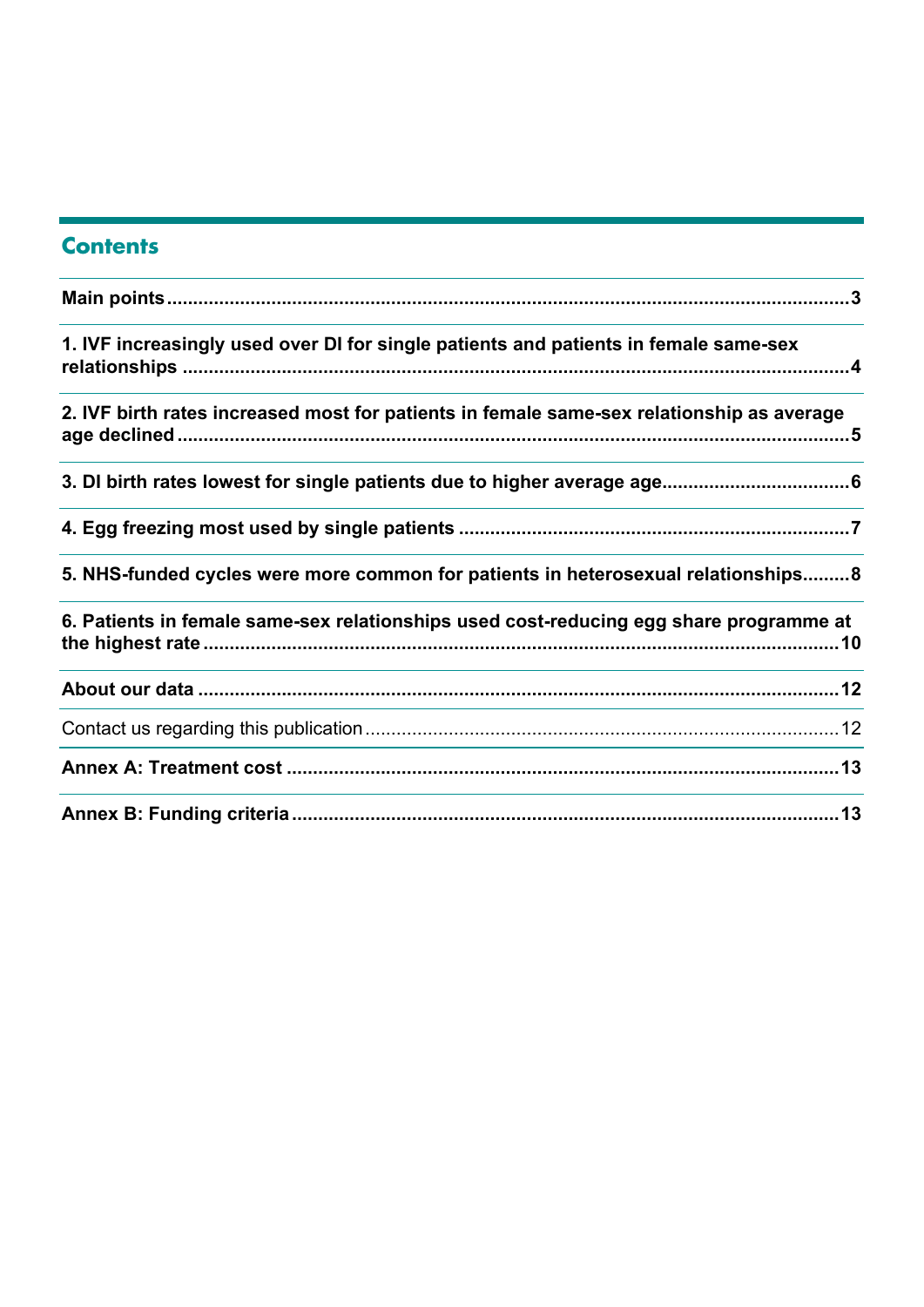# <span id="page-2-0"></span>**Main points**

- Fertility treatment was mostly used by patients in heterosexual relationships (90%) in 2018, followed by patients in female same-sex relationships (6.4%) and single patients (3.2%).
- Single patients and patients in female same-sex relationships used IVF in 57% and 45% of their treatments respectively in 2018, the highest proportion recorded, while remaining treatments were DI.
- IVF birth rates per embryo transferred were highest for patients in female same-sex relationships (31%), followed by patients in heterosexual relationships (23%) and single patients (17%); differences are likely due to age and infertility factors.
- DI birth rates per treatment cycle were highest for patients in female same-sex (15%) and heterosexual (14%) relationships, and lowest for single patients (9%) likely due to age differences.
- Most patients freezing eggs had no partner (55%), followed by patients in heterosexual relationships (44%).
- Patients thawing their own frozen eggs for treatment were most commonly in heterosexual relationships in 2018 (88%).
- NHS-funded IVF cycles were more common for patients in heterosexual relationships (39%) compared to patients in female same-sex relationships (14%) and single patients (6%), varying considerably by nation.
- Heterosexual couples had the highest NHS funding for DI (16%), though they were least likely to use DI (3% of treatments). DI funding was 13% for patients in same-sex couples and 2% for single patients.
- Cost-reducing IVF egg sharing programmes were used at higher rates by patients in same-sex relationships (8%) and single patients (7%) than patients in heterosexual relationships (1%).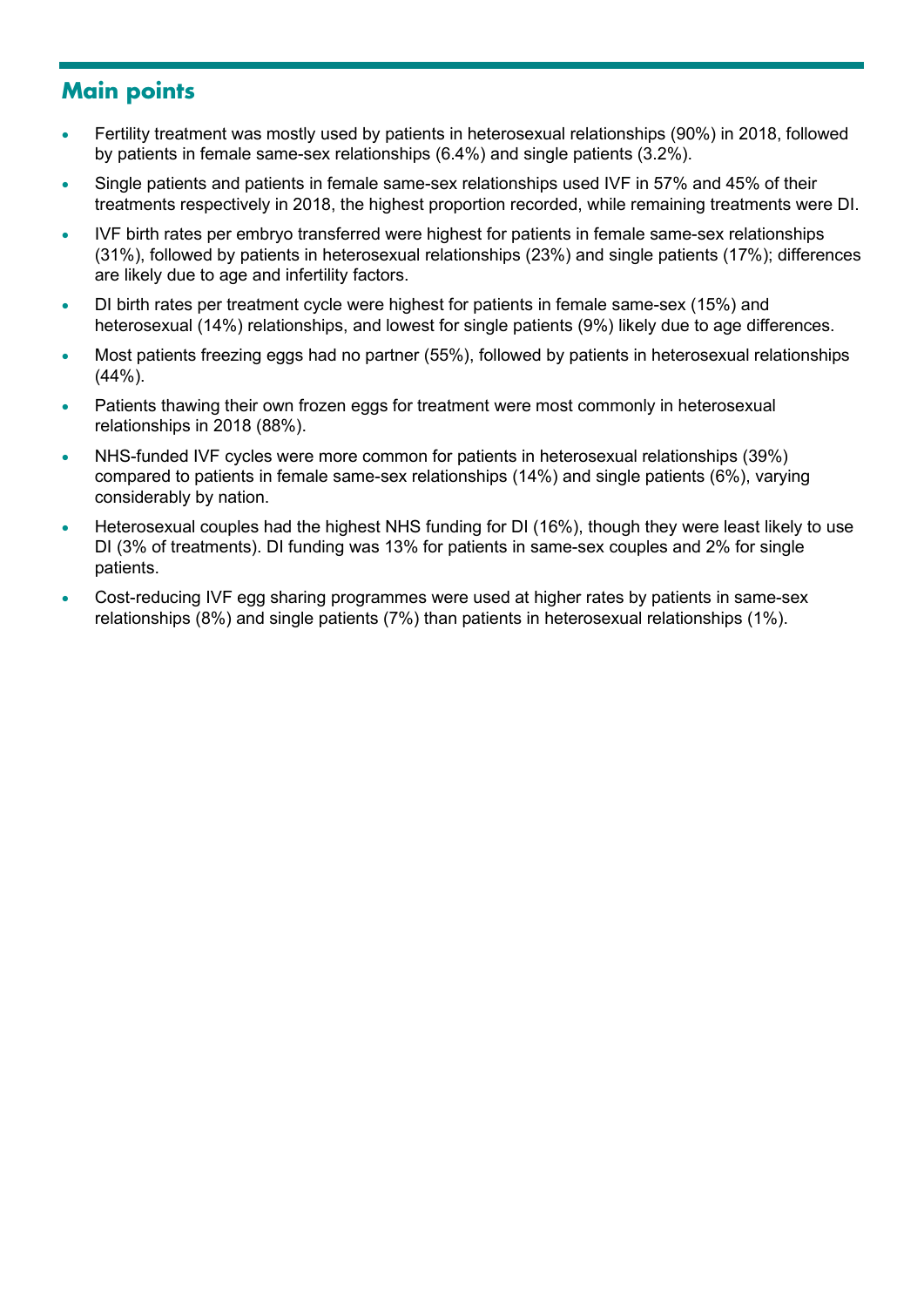## <span id="page-3-0"></span>**1. IVF increasingly used over DI for single patients and patients in female same-sex relationships**

In 2018, fertility treatment was predominantly used by patients in heterosexual relationships (90%), although recent data shows increased use by patients in female same-sex relationships (6.4%), single patients (3.2%) and surrogates  $(0.4\%)$ <sup>[1](#page-3-1)</sup>.

In vitro fertilisation (IVF) is the most common treatment type for patients in heterosexual relationships, accounting for 97% of their treatment cycles in 2018. Patients in heterosexual relationships are likely to use donor insemination (DI) only in cases of male factor infertility.

Historically, most patients in same-sex relationships and single patients have used DI, as these patients are likely seeking treatment to access donor sperm rather than for infertility reasons. Though DI has been the main treatment for both single patients and patients in female same-sex relationships, IVF has increased in use over the last decade. In 2008, 27% of treatment cycles for patients in female same-sex relationships were IVF, this increased to 45% in 2018. For single patients, use of IVF has increased from 41% in 2008 to 57% in 2018, making it the main treatment type for this group.

Furthermore, almost 60% of patients in female same-sex relationships seeking fertility treatment started IVF without any prior DI cycles in [2](#page-3-2)018<sup>2</sup>. The increased use of IVF may relate to the higher birth rate of IVF compared to DI (see Section 3) and to the added cost of undergoing multiple rounds of DI cycles to achieve a birth (see Annex A).





IVF and DI treatment cycle proportions by partner type, 2008 and 2018

\*While these proportions compare IVF and DI usage, patients in heterosexual relationships may also use IUI with partner sperm – but this information is not recorded on the HFEA Register and is therefore not included here.

<span id="page-3-1"></span><sup>1</sup> These numbers refer to IVF and DI cycles combined, see **[Fertility treatment 2018: trends and figures](https://www.hfea.gov.uk/about-us/publications/research-and-data/fertility-treatment-2018-trends-and-figures/)** and **[Fertility treatment](https://www.hfea.gov.uk/media/2894/fertility-treatment-2017-trends-and-figures-may-2019.pdf)  [2017: trends and figures](https://www.hfea.gov.uk/media/2894/fertility-treatment-2017-trends-and-figures-may-2019.pdf)** for more information

<span id="page-3-2"></span> $\overline{2}$  Numbers refer to HFEA Register data where patients have a female partner, are on their first IVF cycle, are below 36 years of age (to reduce likelihood of infertility) and are using own eggs in treatment. Data excludes PGD cycles.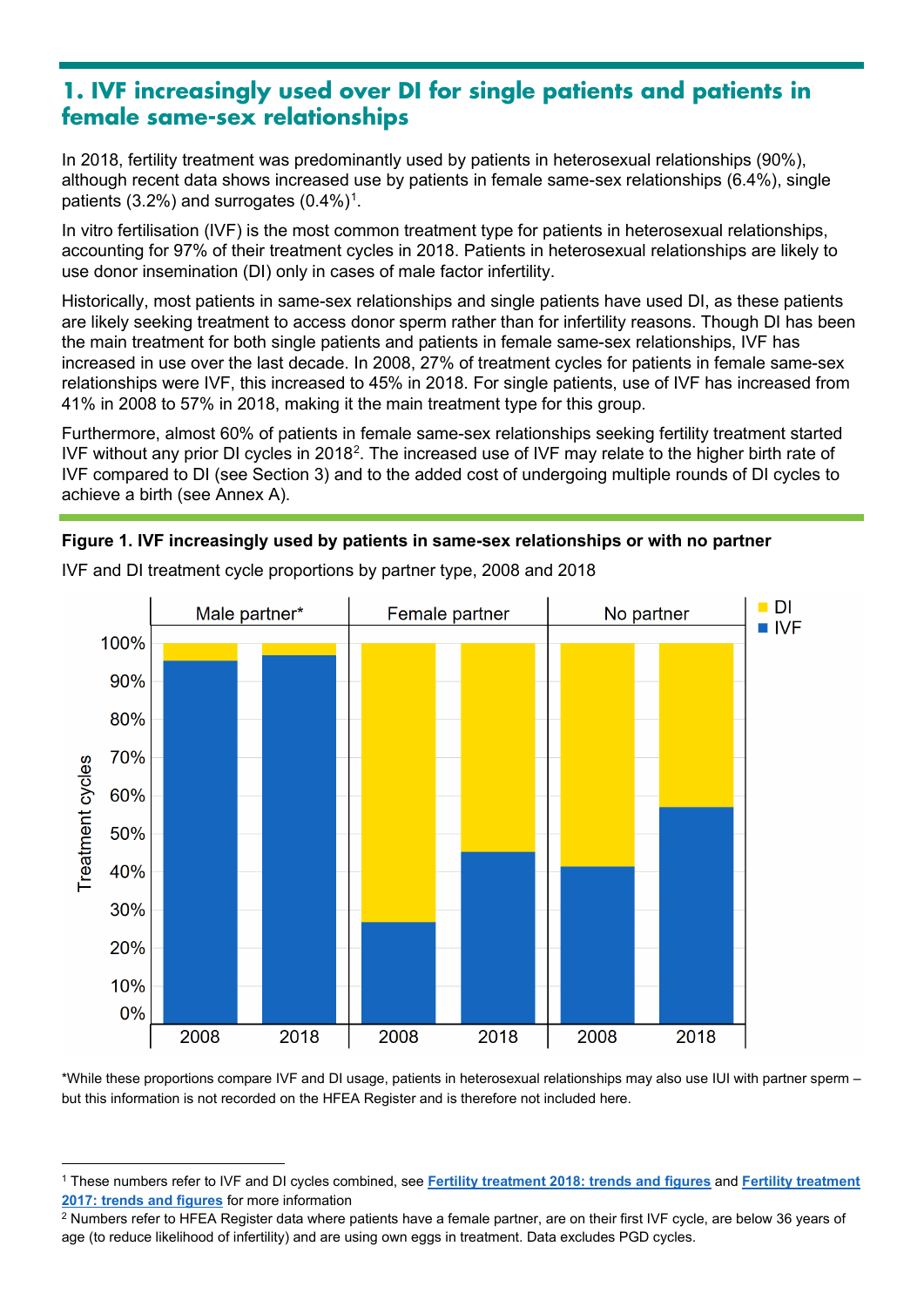## <span id="page-4-0"></span>**2. IVF birth rates increased most for patients in female same-sex relationship as average age declined**

In 2018, the overall birth rate per embryo transferred was at the highest it has ever been at 23%, having increased from 15% in 2009. However, birth rates vary by family type. Comparing patients using their own eggs $^3$  $^3$ , the highest birth rates were recorded for patients in female same-sex relationships at 31%, followed by patients in heterosexual relationships at 23%, and single patients had the lowest birth rates at 17% per embryo transferred. As birth rates steadily decrease with age, the lower birth rates for single patients likely relates to their higher average age at 39.

In contrast, patients in female same-sex and heterosexual relationships both had average ages of 35, but birth rates of 31% and 23% respectively. Some difference in birth rates may be due to use of sperm donors by female same-sex couples. Donor sperm is typically from younger men (29 on average)<sup>[4](#page-4-2)</sup> and generally of good quality, whereas male partners are older (37 on average) and may have infertility. Another possible factor to the higher birth rates for patients in female same-sex relationships may be due to patients using IVF earlier in treatment without known infertility (see Section 1).

#### **Figure 2. IVF birth rates have increased most for patients in female same-sex relationships as their average age has been decreasing**



IVF birth rates per embryo transferred using own eggs by partner type, 2009-2018

Note figure 2: This data excludes cycles using donor eggs, PGD, PGS, and cycles with a recorded pregnancy but no outcome.

<span id="page-4-1"></span><sup>3</sup> To see how the use of donor eggs impacts birth rates see **[Fertility Trends 2018](https://www.hfea.gov.uk/about-us/publications/research-and-data/fertility-treatment-2018-trends-and-figures/)**

<span id="page-4-2"></span><sup>4</sup> See **[Fertility Trends 2018 underlying data set](https://www.hfea.gov.uk/media/3141/underlying-data-tables-fertility-trends-2018.xlsx)**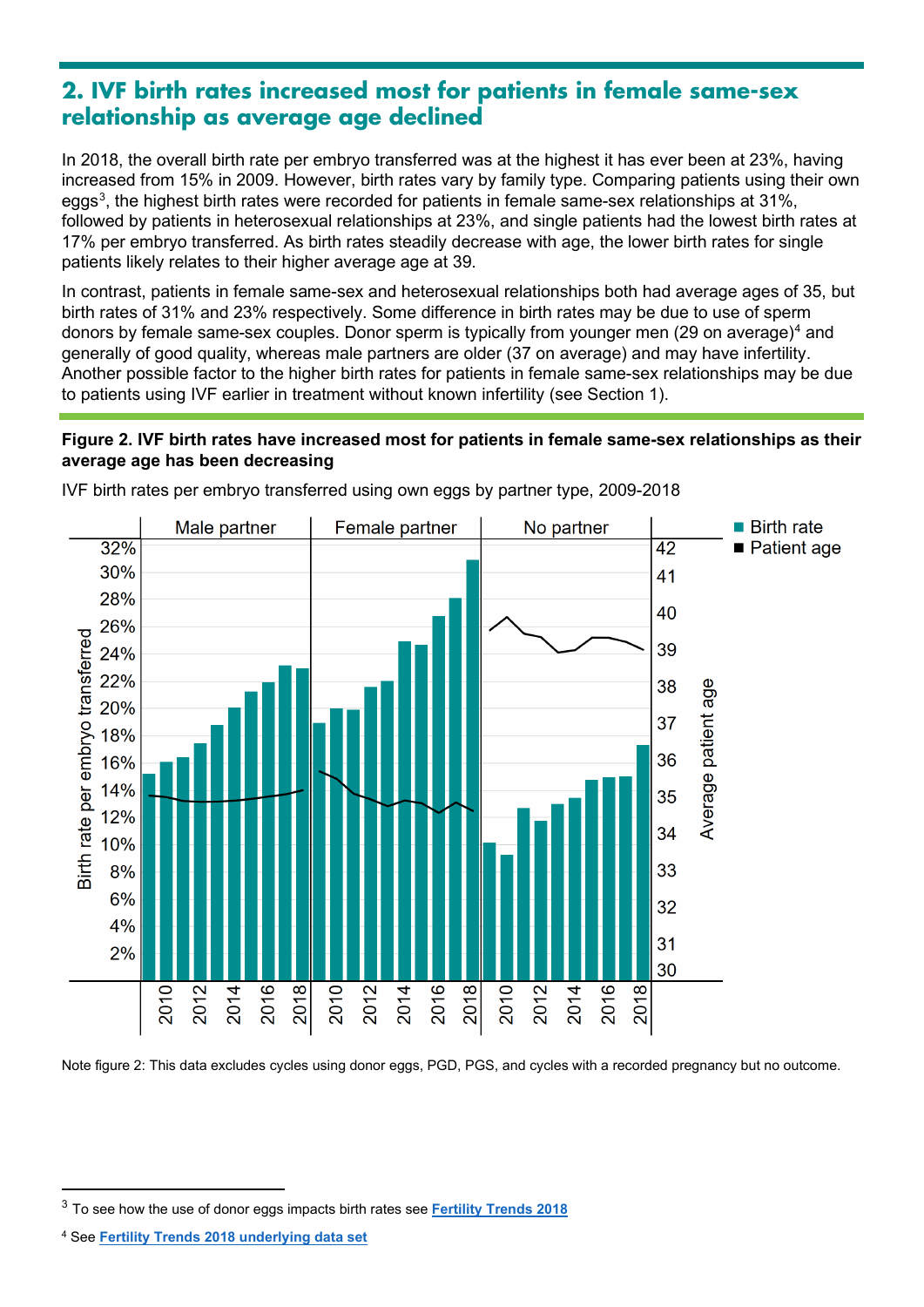# <span id="page-5-0"></span>**3. DI birth rates lowest for single patients due to higher average age**

In 2018, DI resulted in lower average birth rates per treatment cycle<sup>[5](#page-5-1)</sup> (13%) compared to IVF birth rates per treatment cycle (26%). However, DI has some advantages over IVF, as it is a less invasive procedure and less expensive (see Annex A). Multiple rounds of DI are also required prior to IVF for NHS-funded single patients or patients in female same-sex relationships (see Annex B).

In 2018, patients in heterosexual and female same-sex relationships had similar birth rates using DI at 14% and 15%, respectively. Single patients had the lowest birth rate at 9% per treatment cycle.

The differences in birth rates among these groups is likely due to age. Patients in female same-sex relationships had the lowest average age in 2018 at 33, followed by patients in heterosexual relationships at 34, and single patients with the highest at 38.

#### **Figure 3. Single patients using DI had higher average age and lower birth rates compared to other family types**



DI birth rates per treatment cycle by partner type, 2009-2018

Note figure 3: This data excludes cycles with a recorded pregnancy but no outcome

<span id="page-5-1"></span><sup>5</sup> No embryos are transferred in DI so a measure of birth rates per embryo transferred cannot be used, unlike with IVF.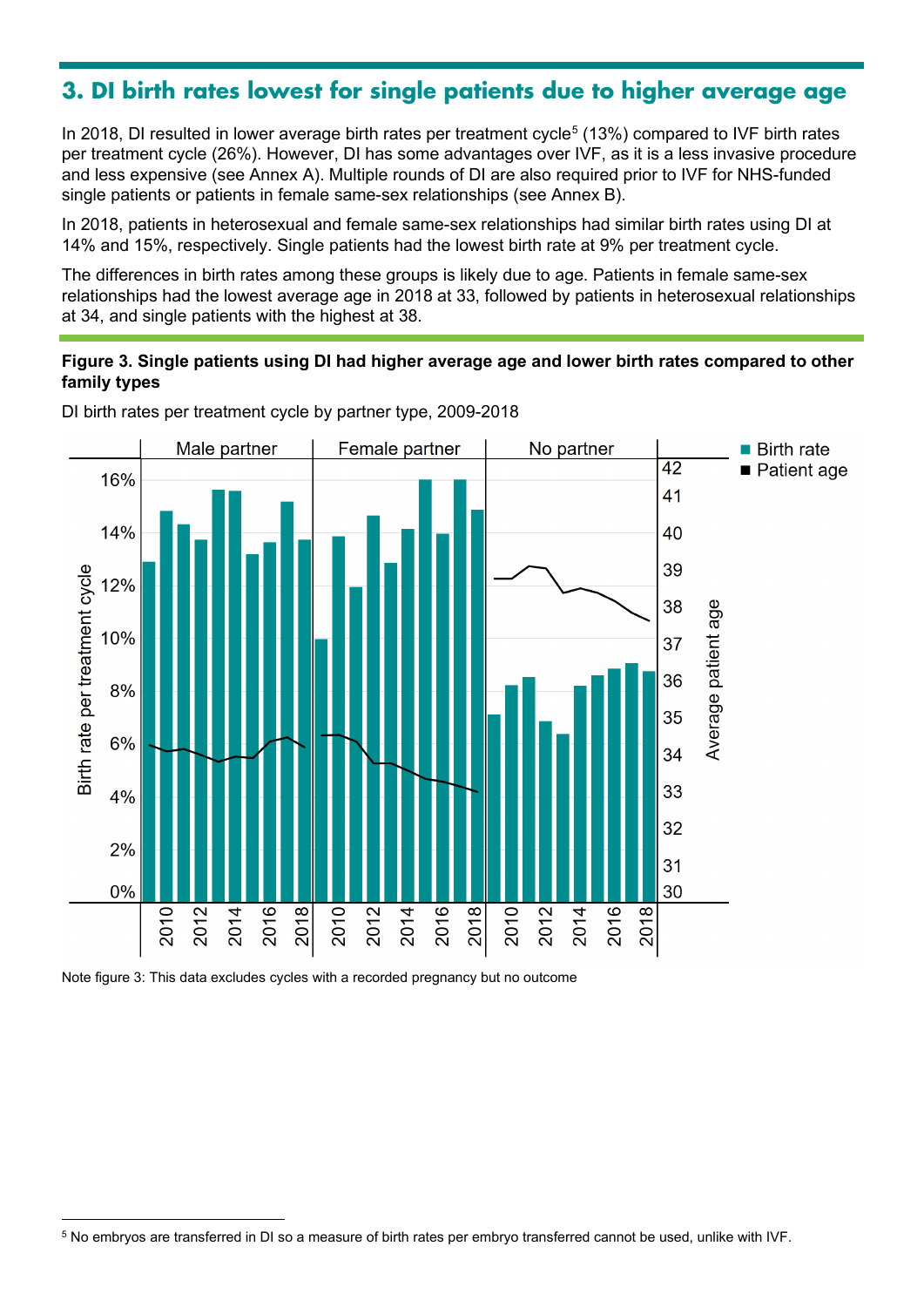# <span id="page-6-0"></span>**4. Egg freezing most used by single patients**

In 2018, there were almost 2,000 egg freezing cycles. While single patients accounted for only 2% of all IVF cycles, they accounted for 55% of egg freezing cycles. Patients in heterosexual relationships accounted for 44% of egg freezing cycles. Patients in female same-sex relationship rarely use egg freezing, making up less than 1% of all egg freezing cycles in 2018.

Cycles where frozen eggs were thawed for use in IVF treatment accounted for only 615 IVF cycles in 2018. Most egg thaw cycles were patients thawing donor eggs for use in treatment (71%), while a minority were patients returning to use their previously frozen eggs (29%).

Where patients return to thaw their own eggs, 88% had a male partner in 2018. Single patients accounted for the remaining 12% of egg thaw cycles for own eggs.

#### **Table 1. Egg freezing most used by single patients and patients in heterosexual relationships**

| <b>Partner</b> | Egg freeze | $%$ of egg    | Egg thaw | $%$ of egg  |
|----------------|------------|---------------|----------|-------------|
|                | cycles     | freeze cycles | cycles   | thaw cycles |
| Male           | 854        | 44%           | 155      | 88%         |
| Female         | 6          | 0.3%          |          | 0%          |
| None           | 1,072      | 55%           | 22       | 12%         |

Egg freeze and own egg thaw cycles by partner type, 2018

Note table 1: cycles using donor eggs have been excluded.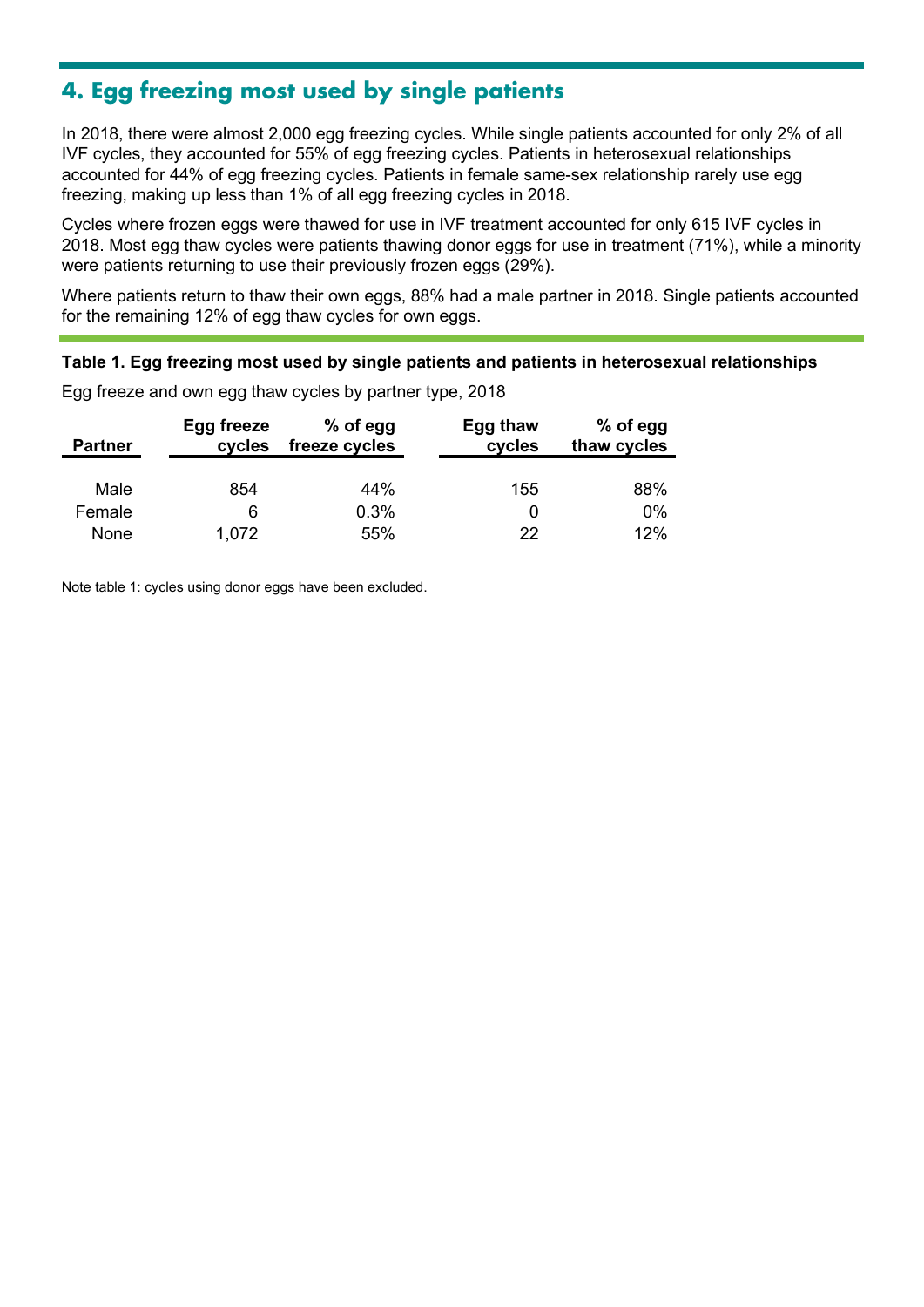## <span id="page-7-0"></span>**5. NHS-funded cycles were more common for patients in heterosexual relationships**

IVF is typically funded by the NHS at higher rates than DI across the UK, with 37% of IVF cycles funded by the NHS on average in 2018, compared to only 12% of DI cycles. As DI is more often used by single patients and patients in female same-sex relationships (see Section 1), they have fewer NHS-funded cycles in comparison to patients in heterosexual relationships.

The number of NHS-funded cycles also varies by family type, where patients in heterosexual relationships received the most funding on average across the UK at 39% for IVF cycles and 16% for DI cycles. In contrast, single patients had the lowest levels of NHS funding in the UK at 6% for IVF and 2% for DI. This may relate to age restrictions for funding criteria, as single patients had the highest average age of any group (see Section 3 and Section 4).

There were also lower levels of NHS-funded cycles for patients in female same-sex relationships with 14% of IVF and 13% of DI cycles funded across the UK in 2018. Unlike single patients, the reason for this is unlikely due to age, as the average age for this group was the lowest of all family types.

#### **Figure 4. NHS funding more common for patients in heterosexual relationships in UK**



NHS-funding proportion for IVF and DI cycles by partner type in UK, 2018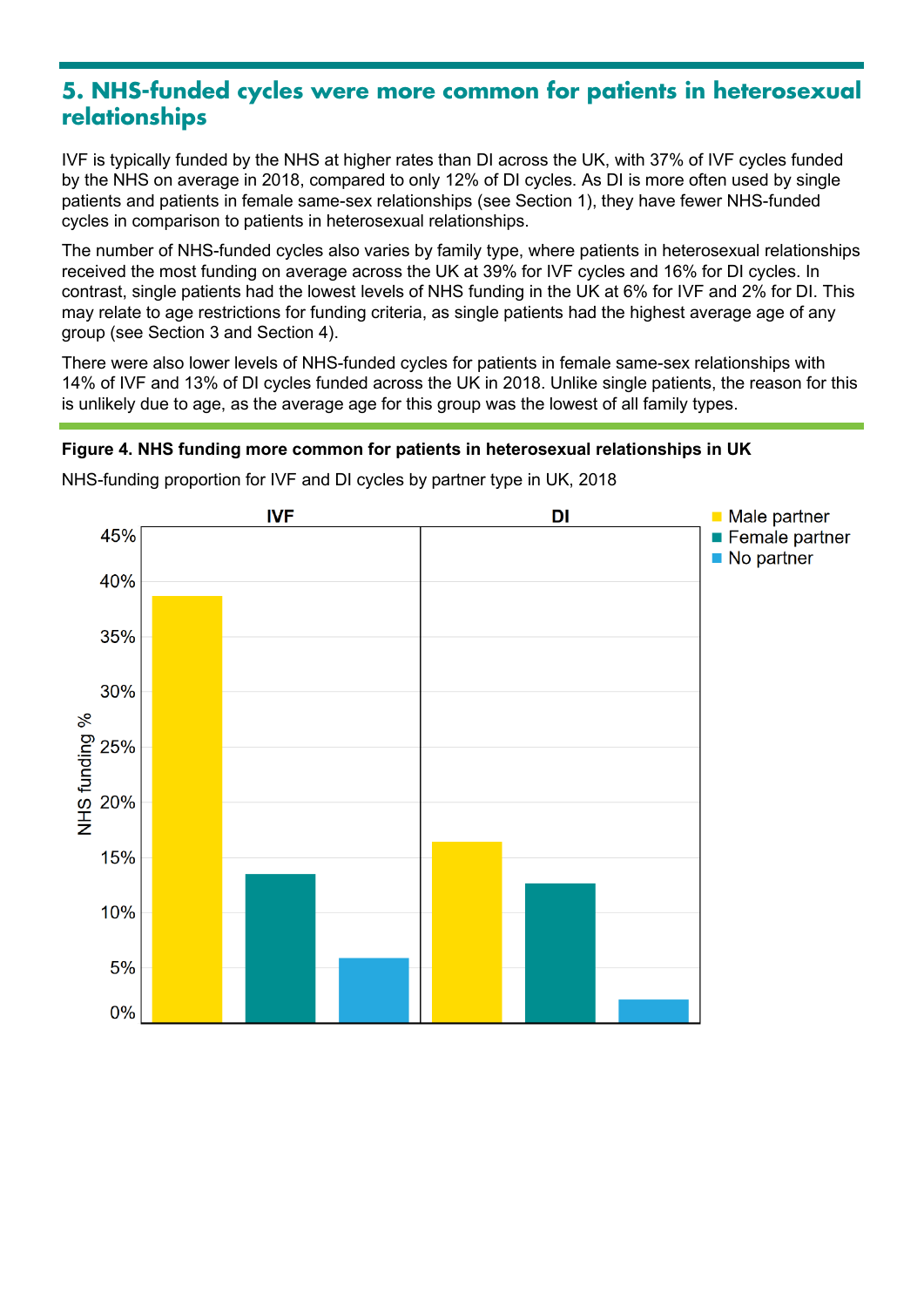At the nation level, Scotland had the highest level of NHS-funded cycles for patients in heterosexual relationships at 61% for IVF and 47% for DI, as well as the highest funding for patients in female samesex relationships at 40% for IVF and 70% for DI. For single patients, Wales and Scotland had higher proportions of NHS-funded cycles at 25-28% for IVF and 16% for DI.

While most IVF and DI cycles take place in England, NHS funding in England was among the lowest for all family types. The average for England will, however, mask considerable variation in English regions as funding is set locally (see underlying data for funding information by English region).

#### **Table 2. NHS funding for fertility treatment typically higher in Scotland for all partner types, 2018**

NHS funding of treatment cycles in UK nations by partner type, 2018

| UK nation               |                |                     | % of cycles funded<br>by NHS |     |
|-------------------------|----------------|---------------------|------------------------------|-----|
|                         | <b>Partner</b> | <b>Total cycles</b> | <b>IVF</b>                   | DI  |
| <b>England</b>          | Male           | 57,618              | 36%                          | 12% |
|                         | Female         | 3,807               | 11%                          | 3%  |
|                         | None           | 2,138               | 3%                           | 1%  |
| <b>Scotland</b>         | Male           | 5,110               | 61%                          | 47% |
|                         | Female         | 459                 | 40%                          | 70% |
|                         | None           | 78                  | 28%                          | 16% |
| <b>Wales</b>            | Male           | 2,415               | 44%                          | 9%  |
|                         | Female         | 393                 | 21%                          | 14% |
|                         | None           | 151                 | 25%                          | 16% |
| <b>Northern Ireland</b> | Male           | 1,832               | 46%                          | 14% |
|                         | Female         | 91                  | N/A                          | N/A |
|                         | None           | $5$                 | N/A                          | N/A |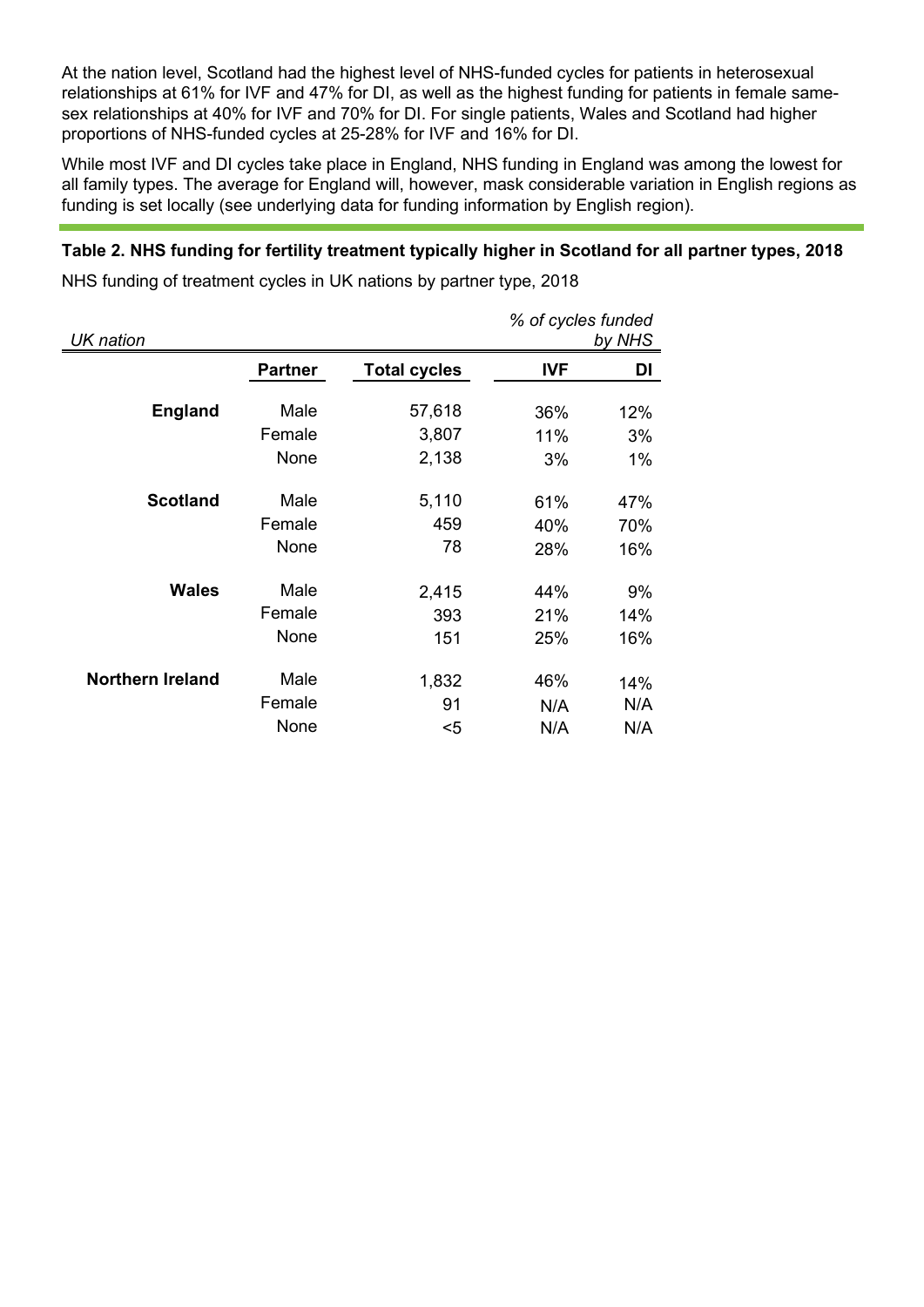## <span id="page-9-0"></span>**6. Patients in female same-sex relationships used cost-reducing egg share programme at the highest rate**

Egg sharing is when a patient who is already undergoing IVF treatment donates some of their collected eggs to the clinic<sup>[6](#page-9-1)</sup> where they are receiving treatment. Patients who choose to share their eggs are usually offered free or discounted rates on their own treatment in return.

Egg sharing is a serious decision for a patient to make, as it will reduce the number of eggs remaining for their own treatment and means any children born from the donated eggs can contact the sharer when they reach 18.

Use of egg sharing programmes has been decreasing in recent years and only accounted for 0.6% (381 cycles) of all IVF cycles in 2018. While egg sharing arrangements are open to patients from all family types, we see higher proportions of egg sharing cycles from patients in female same-sex relationships or single patients. For potentially eligible patients<sup>[7](#page-9-2)</sup> in 2018, egg sharing cycles made up 8% of IVF cycles for patients in a female same-sex relationship and 7% of cycles for single patients compared to less than 1% for patients in heterosexual relationships.

The higher proportions of egg sharing cycles for both patients in same-sex relationships and single patients may relate to the fact that these patients have fewer NHS-funded cycles and they likely require the added expense of donor sperm for their treatments (see Section 5 and Annex A).

National Institute for Health and Care Excellence (NICE) guidelines for Clinical Commissioning Groups (CCGs) in England were updated in 2013 to include patients in female same-sex relationships. This may relate to the decline in egg sharing since 2013.

<span id="page-9-1"></span><sup>6</sup> Egg sharing is not offered at all clinics. See our **[egg sharing webpage](https://www.hfea.gov.uk/donation/donors/egg-sharing/)** for more information.

<span id="page-9-2"></span><sup>&</sup>lt;sup>7</sup> Generally only patients below 36 years of age are eligible for egg sharing programmes and only this group are included here.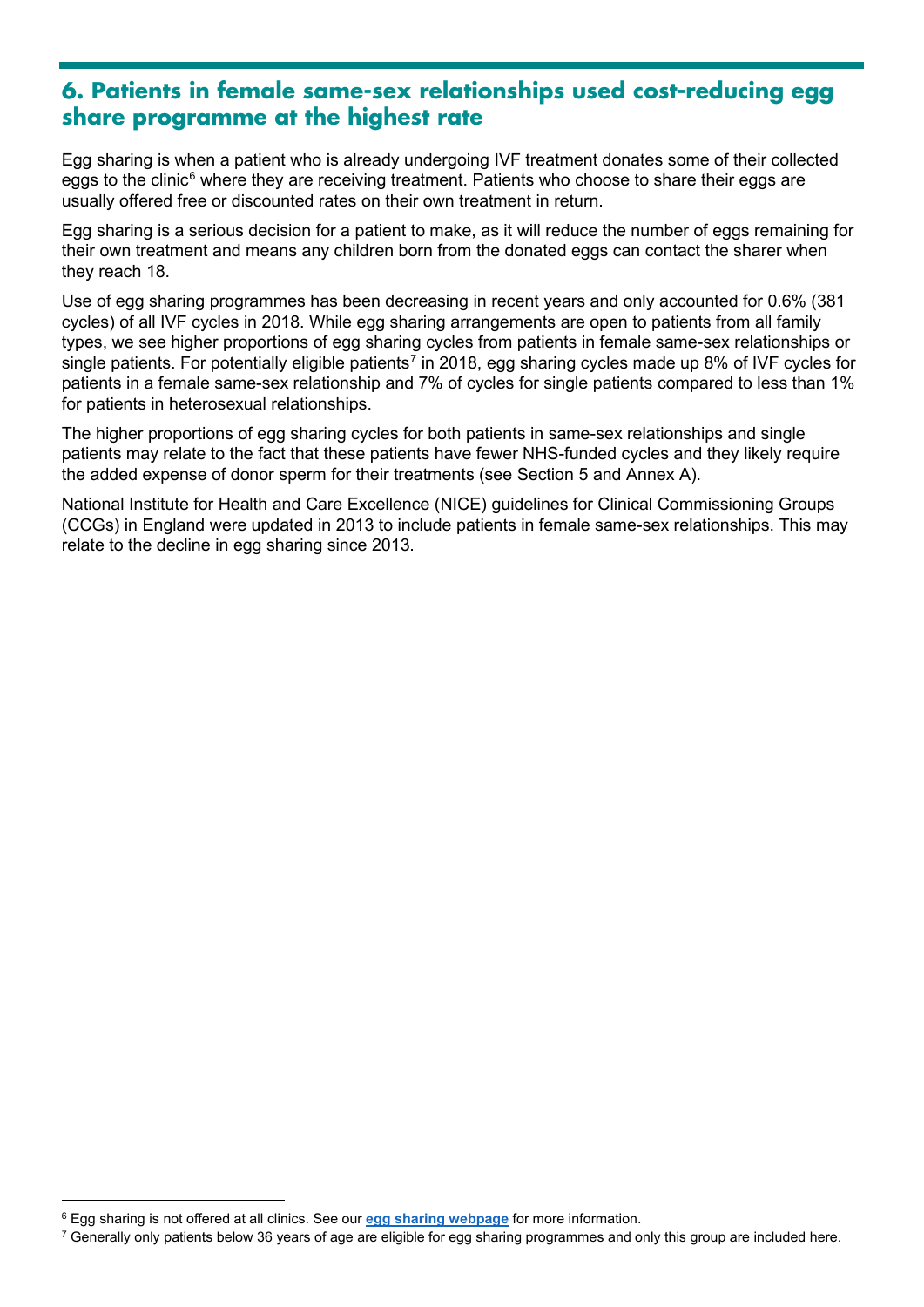#### **Figure 5. Patients in female same-sex relationships use egg sharing programmes at the highest rates, followed by single patients**

28% 26% 24% **NICE** 22% guidelines updated 20% Egg share proportion 18% 16% 14% 12% 10% Female partner 8% No partner 6% 4% 2% Male partner 0% 2010 2012 2014 2016 2018

Egg sharing cycles as a proportion of IVF using own eggs for patients below 36 years of age, 2009-2018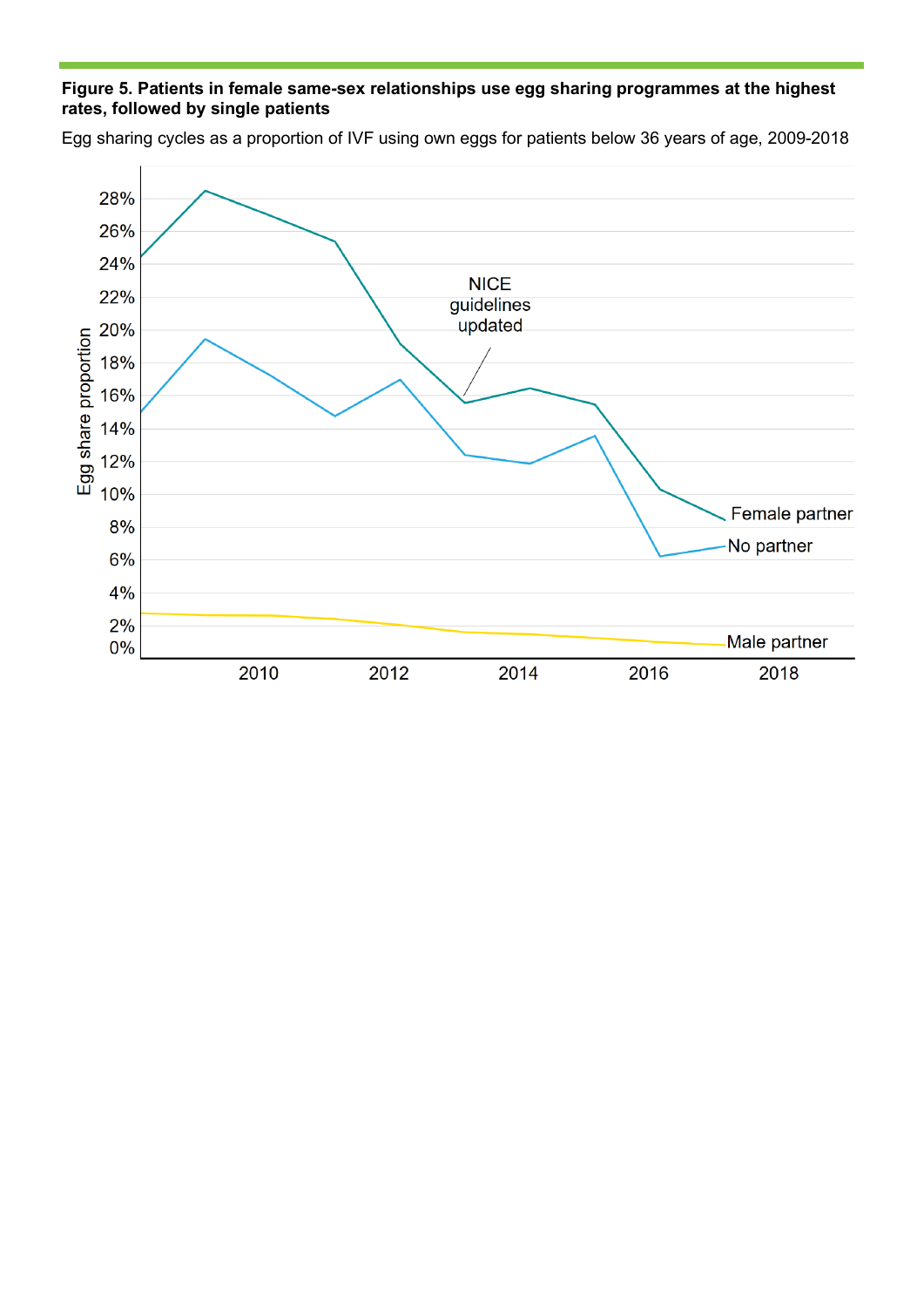## <span id="page-11-0"></span>**About our data**

The information that we publish is a snapshot of data provided to us by licensed clinics at a particular time. The figures supplied in this report are from our data warehouse containing Register data as at 07/01/2020. We have excluded approximately 850 cycles due to technical issues at one centre that resulted in reporting errors. Results are published according to the year in which the cycle was started. For further information, please see our **[quality and methodology report](https://www.hfea.gov.uk/about-us/publications/research-and-data/fertility-treatment-2018-trends-and-figures/fertility-treatment-2018-quality-and-methodology-report/)** and information page in the underlying dataset.

Surrogate information has not been used throughout this report due to low numbers which fluctuate year on year, making it hard to compare to other family types. We also do not currently collect data on the intended family in cases of surrogacy, although the most recent data from **[Surrogacy UK](https://surrogacyuk.org/)** has 48% of families using surrogacy as same-sex couples $^8\!$  $^8\!$  $^8\!$ 

## <span id="page-11-1"></span>**Contact us regarding this publication**

Media: **[press.office@hfea.gov.uk](mailto:press.office@hfea.gov.uk)**

Statistical: **[intelligenceteam@hfea.gov.uk](mailto:intelligenceteam@hfea.gov.uk)**

<span id="page-11-2"></span><sup>8</sup> **[Surrogacy UK: FAQs](https://surrogacyuk.org/faqs/)**